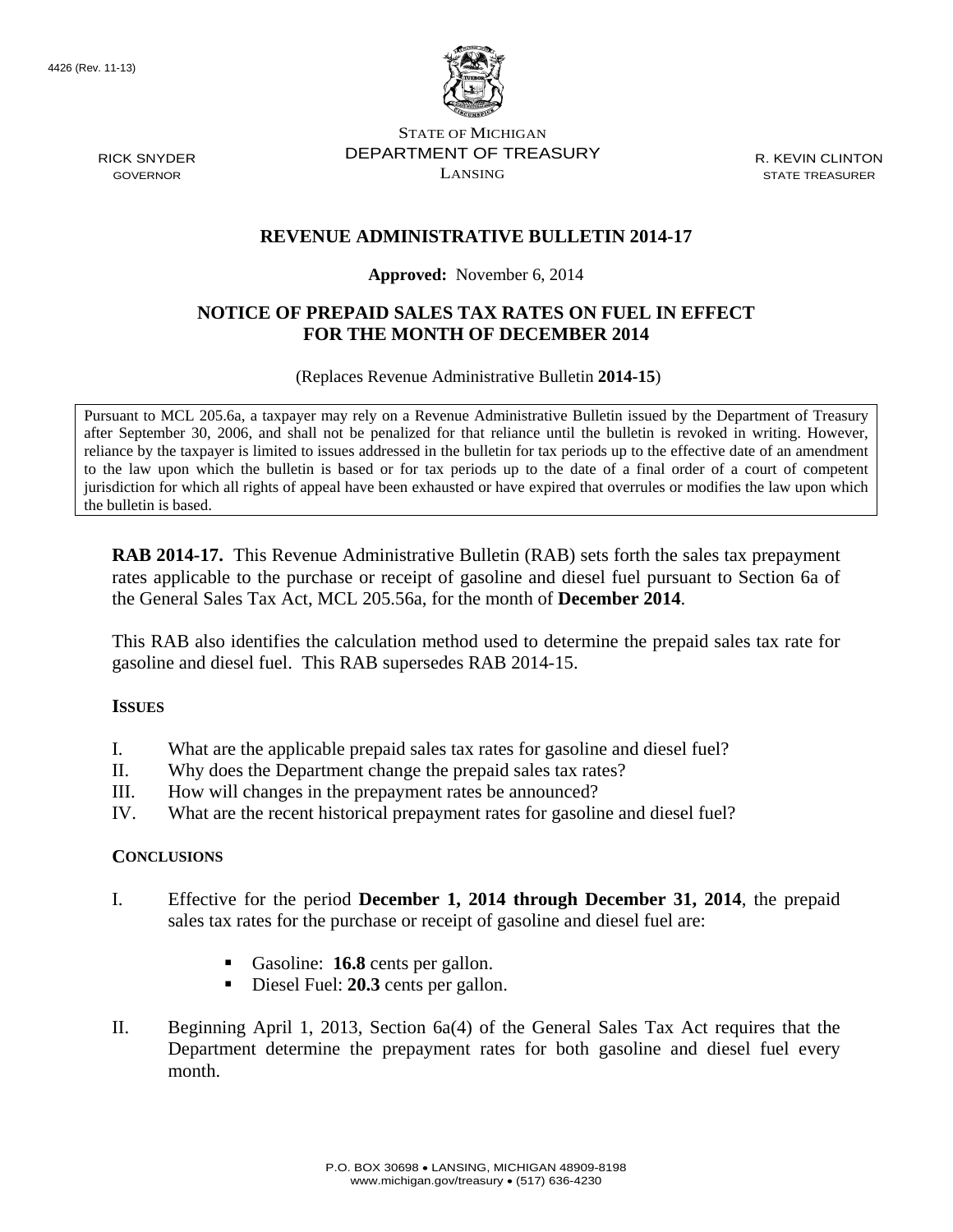- III. The Department will publish an RAB setting forth prepayment rates for both gasoline and diesel fuel no later than the tenth day of the month immediately preceding the month in which the rates are effective. **The RAB will be published in the Reference Library (Revenue Administrative Bulletins) section of the Michigan Department of Treasury website at: www.michigan.gov/treasury.**
- IV. Recent historical sales tax prepayment rates for gasoline and diesel fuel, as applicable, are set forth below:
	- a. Effective December 1, 2013 through December 31, 2013, the rate for gasoline was established at 18.2 cents per gallon and the rate for diesel fuel was established at 21.6 cents per gallon.
	- b. Effective January 1, 2014 through January 31, 2014, the rate for gasoline was established at 17.4 cents per gallon and the rate for diesel fuel was established at 21.4 cents per gallon.
	- c. Effective February 1, 2014 through February 28, 2014, the rate for gasoline was established at 17.2 cents per gallon and the rate for diesel fuel was established at 21.4 cents per gallon.
	- d. Effective March 1, 2014 through March 31, 2014, the rate for gasoline was established at 17.7 cents per gallon and the rate for diesel fuel was established at 21.4 cents per gallon.
	- e. Effective April 1, 2014 through April 30, 2014, the rate for gasoline was established at 18.4 cents per gallon and the rate for diesel fuel was established at 23.0 cents per gallon.
	- f. Effective May 1, 2014 through May 31, 2014, the rate for gasoline was established at 19.9 cents per gallon and the rate for diesel fuel was established at 23.0 cents per gallon.
	- g. Effective June 1, 2014 through June 30, 2014, the rate for gasoline was established at 20.2 cents per gallon and the rate for diesel fuel was established at 22.4 cents per gallon.
	- h. Effective July 1, 2014 through July 31, 2014, the rate for gasoline was established at 20.2 cents per gallon and the rate for diesel fuel was established at 22.0 cents per gallon.
	- i. Effective August 1, 2014 through August 31, 2014, the rate for gasoline was established at 21.0 cents per gallon and the rate for diesel fuel was established at 21.7 cents per gallon.
	- j. Effective September 1, 2014 through September 30, 2014, the rate for gasoline was established at 19.6 cents per gallon and the rate for diesel fuel was established at 21.5 cents per gallon.
	- k. Effective October 1, 2014 through October 31, 2014, the rate for gasoline was established at 18.8 cents per gallon and the rate for diesel fuel was established at 21.1 cents per gallon.